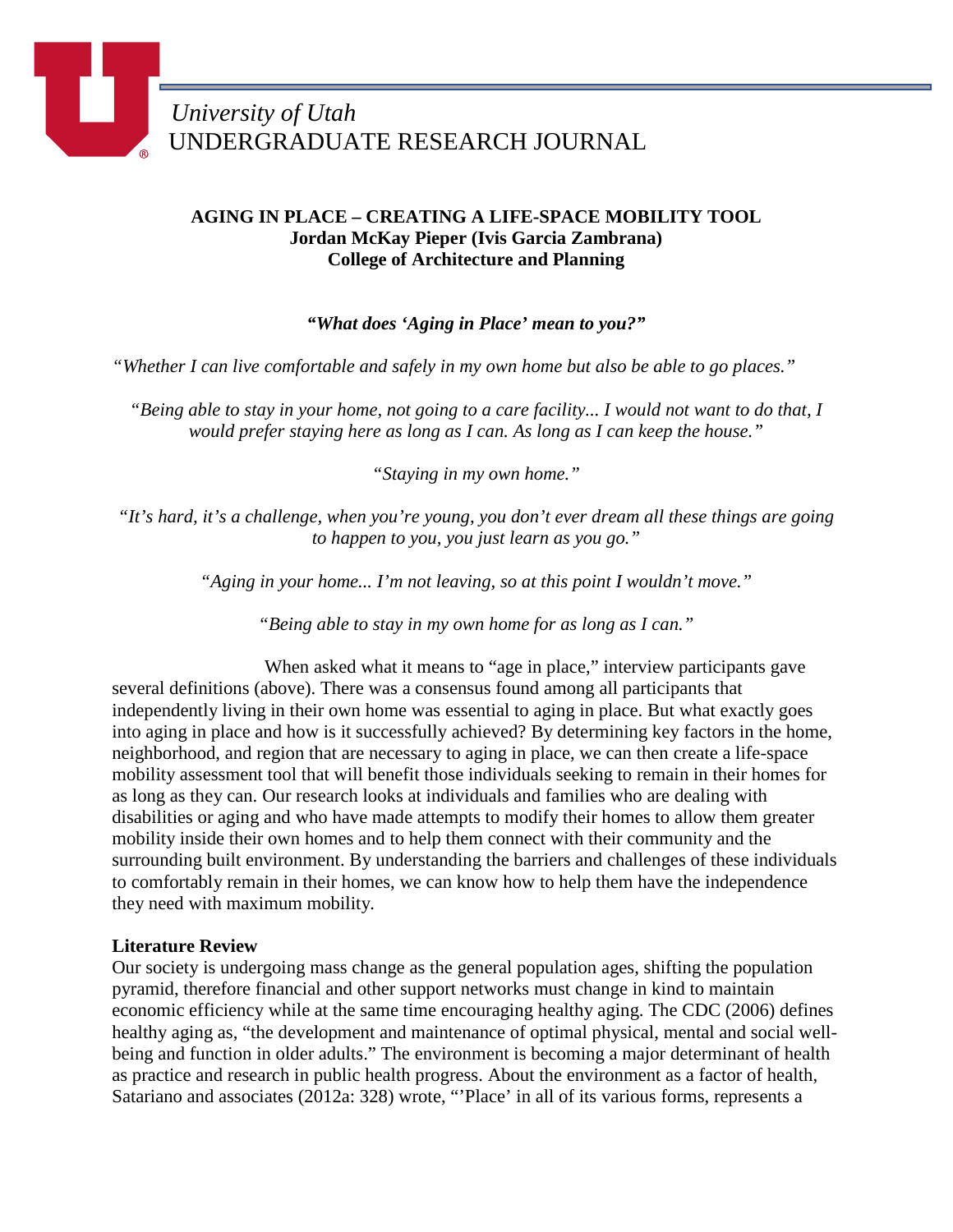spatial entrée for promoting and preserving health, mobility and longevity… environmental interventions represent effective and efficient ways of 'moving upstream' to promote health and well-being in populations."

Mobility plays an essential role in preserving and maintaining well-being. Mobility can be defined as, "relative ease and freedom of movement in all of its forms" (Satariano et al. 2012b: 1). It is much more than simply one's ability to walk from place to place, mobility is motivated by purpose, which depending on the barriers existing in the environment like proximity to destinations and sidewalk connectivity, that makes up the full extent of the mobility of the individual. How the environment effects one's mobility is complex, consisting of factors such as: transportation, neighborhood boundaries, housing quality, and pedestrian walkability, to name only a few. Living in homes and neighborhoods where support can be received is necessary when considering the quality of life of the growing older adult population.



*Photo- Map of Accessibility repairs in SLC, UT*

## **Research Methods**

Initial collection of data was provided in partnership with Assist Inc., a local, nonprofit, community design center of Salt Lake City, that has specialized in emergency home repairs and accessibility retrofits for lowincome house-holds since its founding in 1969. For this research, the University of Utah contracted with Assist Inc., granting access to their client database of past repairs and accessibility projects. After organizing the data by municipality and date of modification, it was found that out of the 11,997 projects completed by ASSIST from 1999 to 2016, 5,071 were funded by Salt Lake City, 4,076 by Salt Lake County, 543 by Sandy, 742 by Taylorsville, and 933 by West Jordan. These projects and their locations were then mapped using GIS.



*Photos- Ramp installations designed by Assist Inc.*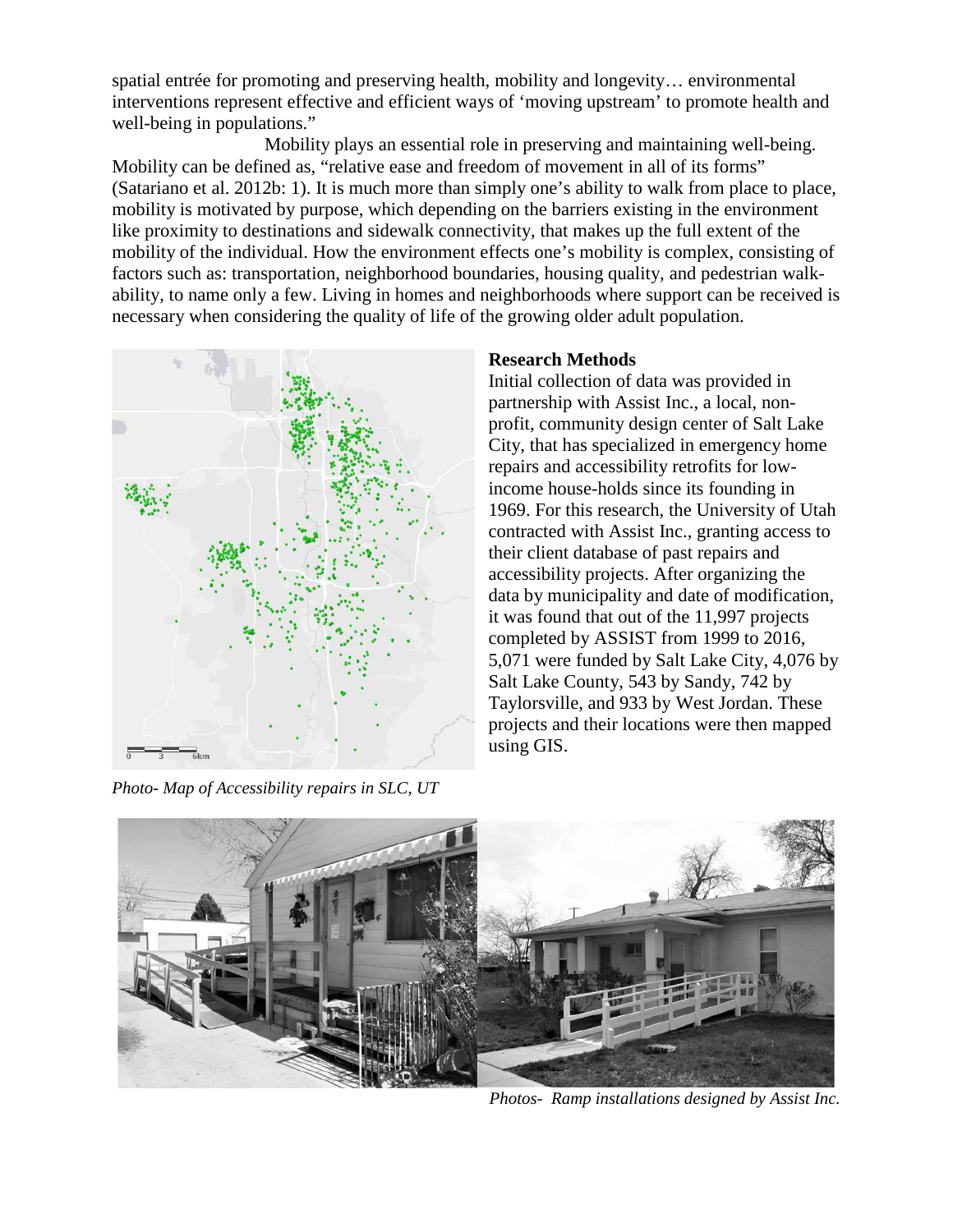Plumbing repairs were the most recurring of the project types with 5,143 repairs. Additional projects include 2,680 roof repairs, 1,397 accessibility modifications, 943 electrical repairs, 880 furnace repairs or replacements, 625 projects involving structure or extermination, and 303 projects to repair windows. Other interesting findings included the distribution of sex, ethnicity and race of the clients with 71% of the individuals receiving home modifications being female with 29% male, 80% identified as Non-Hispanic with 19% Hispanic, 87% identified as White, 3% as Black, 2% as Asian, 2% as Pacific Islander, 1% as American Indian, and the remaining 5% as Non-White, mix/other or not recorded.



**Accessibility Modifications Since 1999**

By focusing solely on the 1,397 accessibility projects completed by Assist between 1999 and 2016, we were able to target our research towards those individuals specifically benefitted in terms of mobility. The break-down of those projects included 351 grab bars installed, 173 ramps, 232 low-rise steps, 127 accessible tubs, 128 walk-in or curbed showers, 48 bathroom retrofits, 124 high-rise toilets, and 418 railings, with each of these modifications having some level of benefit to individuals of low-income who struggle with disability or aging difficulties. GIS was used to map the locations of the home modifications to find walkability and transit scores and to examine the distinct geographies that set the stage for the mobility of the residents across Salt Lake County. We wanted to know 1) how these accessibility retrofits by Assist and other modifications (self-funded or otherwise) have helped them in terms of mobility or to stay in their home and 2) what was their perspective and experience of their home, neighborhood or surrounding built-environment and what challenges or barriers exist to their mobility in this context.

For this purpose, a survey was created with the aid of Alan DeLaTorre, Ph.D. Research Associate Coordinator of the Senior Adult Learning Center, Institute on Aging in the College of Urban and Public Affairs at Portland State University, who is also conducting this survey in partnership with Unlimited Choices Inc. To achieve our set goal to interview a minimum of 25 individuals, a sampling method was developed to refine the list of possible interviewees. Only those who received home modifications within the last 10 years and who are currently between the age of 65-100 were considered for interviews, this way we were able to find only the most recent and relevant participants. Before asked to answer any questions, every participant is asked to fill out a consent form, of which they are given a copy. The survey is

*Chart- Accessibility modifications completed by Assist Inc.*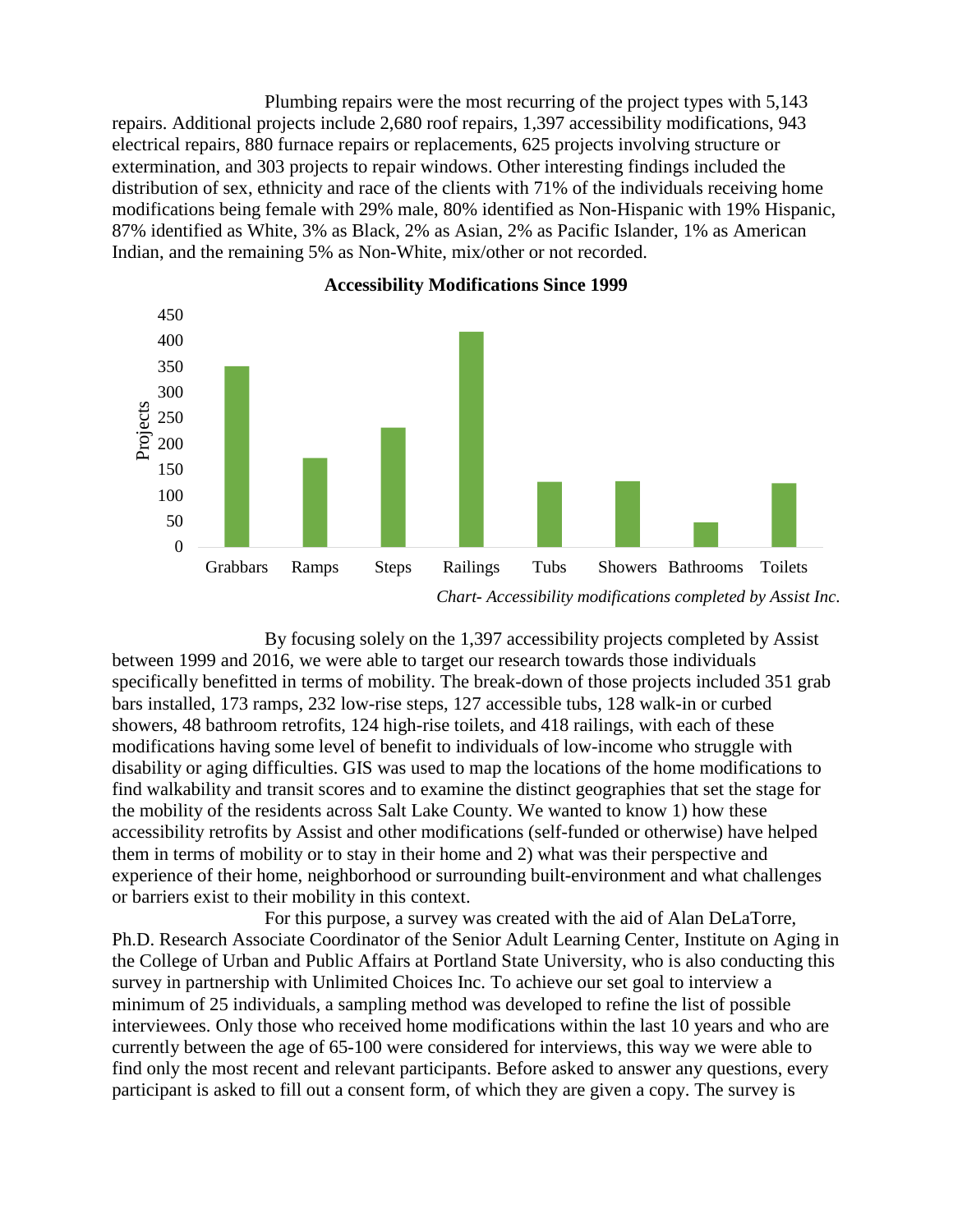broken down into three sections: interview questions, survey questions, and a brief demographic survey. The interview questions are in a more free-response format allowing the participant to speak about their experiences and opinions of their home and neighborhood while being video or audio recorded, if consent is given. One of the questions, "What does 'Aging in Place' mean to you?", is shown above. Other questions in this section include: "How would you describe your life before and after the modifications?", "Tell us about your mobility in your neighborhood on a typical day.", "What kinds of changes in the built environment will maximize your mobility?", and "Tell us what would be the key challenges and opportunities to age in place.".

The next section of survey questions attempts to pinpoint the level of independence and mobility of the individual and what things in the built environment either inhibit or promote their mobility in their home, neighborhood, and region. Included are questions regarding transit use, daily activities, proximity or access to services like stores, libraries, healthcare, etc., and traffic hazards, among other things. Also included in this section is the Neighborhood Environment Walkability Scale (Saelens, 2003), the Life-Space Assessment (Peel, 2005) and the Instrumental Activities of Daily Living Scale (Lawton, 1969). The NEWS, LSA and the IADL were all created to assess levels of mobility in individuals within their home and neighborhood.

### **Preliminary Findings**

Early findings suggest that only 16% of participants are within walking distance to a grocery store, 40% are within walking distance to a transit stop, and only 25% of the participants live within walking distance to a park. Being within reasonable distance to places from the residence is a large part of mobility, but only 40% of individuals interviewed have a walk score over 50. This means that in the lives of the other 60% of individuals, distance becomes an extreme barrier to their mobility by decreasing purpose. If there is no where to walk to, eventually walking outside the home will cease altogether.

When asked what they liked most about their current home, participants generally stated that housing affordability, housing quality, and personal safety and security were the most desired attributes in a home. What was found lacking across the board was a sense of personal safety and security, accessible design of home, and aesthetics. It does not matter so much if the home is affordable to live in so long as there is high crime in the neighborhood, busy or unsafe street traffic, and if the home itself does not support an aging lifestyle and limited mobility. It was found that the majority of individuals interviewed get from place to place by having a family or friend drive them and by walking or sometimes driving to their destination. Very few participants stated that they are inclined take various forms of available public transportation. In response to what would make them ride public transportation more often, the majority of comments were "If transit stops were easier to get to from my house," and "If transit had more comfortable waiting places."

Nearly 75% of all individuals interviewed have lived in their homes for over 20+ years. The ability of an aging individual to remain in their home is an extremely important factor for creating an environment that will encourage healthy aging. After all interviews are completed and responses recorded, we will have more definitive data regarding crucial influences on the mobility of individuals who are experiencing aging.

### **Conclusion**

Data compiled from these interviews will aid us in developing a Life-Space Mobility Tool which will look at the situation of the resident and the context of their built environment to determine the best possible interventions to be made in their home or neighborhood that will allow them to